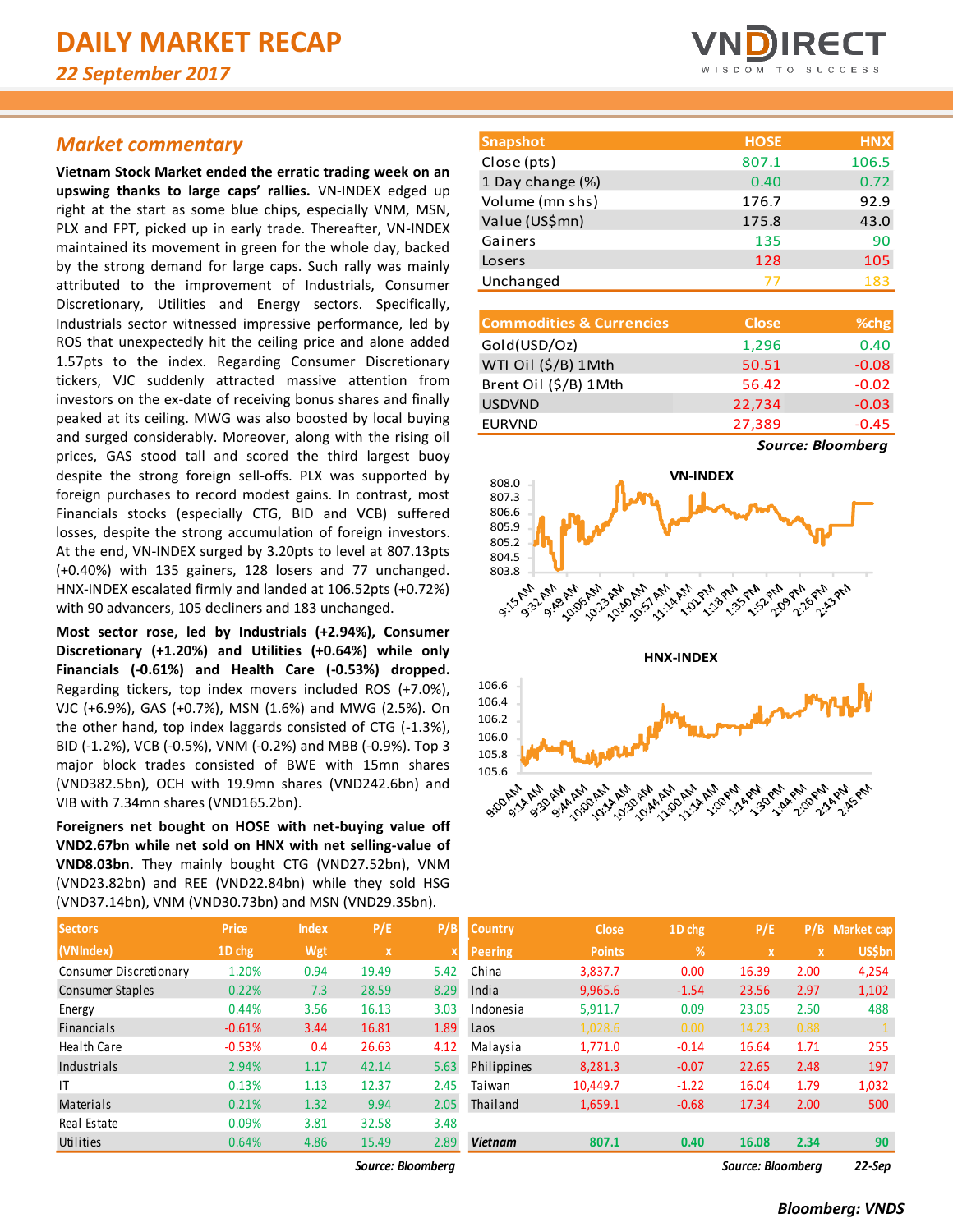

# **Market News**

**Oil is heading for a third weekly gain before an OPEC-led committee meets in Vienna to discuss ongoing production curbs.** Front-month futures were little changed in New York, leaving them 1.2% higher this week. OPEC and its allies indicated that they'll wait a bit longer to see if further action is required in their bid to clear a global oil glut. Progress made in rebalancing suggests that it's in the group's interest to wait before committing to an extension, according to Goldman Sachs Group Inc. Oil has advanced about 7% this month on forecasts for rising crude demand and as U.S. Gulf Coast plants recover from Hurricane Harvey, which halted almost a quarter of the nation's refining capacity. Nine months into the supply agreement led by members of the OPEC Countries, implementation of the pledged production cuts remains high. Nigeria, which is currently exempt from making cuts, reiterated that it would accept a cap once output stabilizes around 1.8mn barrels a day. *(Bloomberg)*

**Vietnam Treasury will offer VND2trl of bonds, including on VND500bn each for 5-year, 7-year, 10-year and 30-year securities on Sep 27,** according to Hanoi Stock Exchange. *(Bloomberg)*

# **Corporate News**

**Vietnam Dairy Products JSC (VNM VN) - business activity:** On Sep 21, VNM signed a strategic partnership agreement with Chr. Hansen Holding A/S (Denmark) on the application of advanced probiotics in VNM's products. For further information, Chr. Hansen is a leading global corporation which produces natural ingredients for the food, beverage, dietary supplements and agricultural industry. *(Vietstock.vn)*

**Masan Group Corporation (MSN VN) - bond issuance and share repurchase:** BoD of Techcom Securities Co., Ltd. (TCBS) has approved the purchase of VND500bn worth of MSN bonds. For further information, MSN has confirmed the issuance of maximum VND3trl worth of bonds. The proceeds from the issuance will be utilized to improve the working capital, carry out more investment projects and restructure the company's debts. In addition, MSN's BOD has also approved the buyback plan of up to 10% of the company's outstanding shares, according to emailed statement. No other details about the plan were provided. Notably, total MSN's outstanding shares amount is nearly 1.15bn shares, Bloomberg data shows. (*Vietstock.vn & Hsx.vn & Bloomberg)*

**Hoa Phat Group JSC (HPG VN) – treasury share repurchase:** HPG has registered to retrieve 31,825 shares from former employees, who took part in ESOP share issuance during 2014-2015 on Sep 2017. Before the transaction, HPG holds 137,502 treasury shares. *(Hsx.vn)*

**Hoa Binh Construction Group JSC (HBC VN) – shareholder's activity:** Ms. Le Thi Cat Tuong - sister of HBC's Chairman cum CEO Le Viet Hai, sold 6,000 shares via order-matching method from Jun 10 to Jun 30. Thus, she reduced her stake in HBC from 13,897 shares (0.01%) to 7,897 shares. *(Hsx.vn)*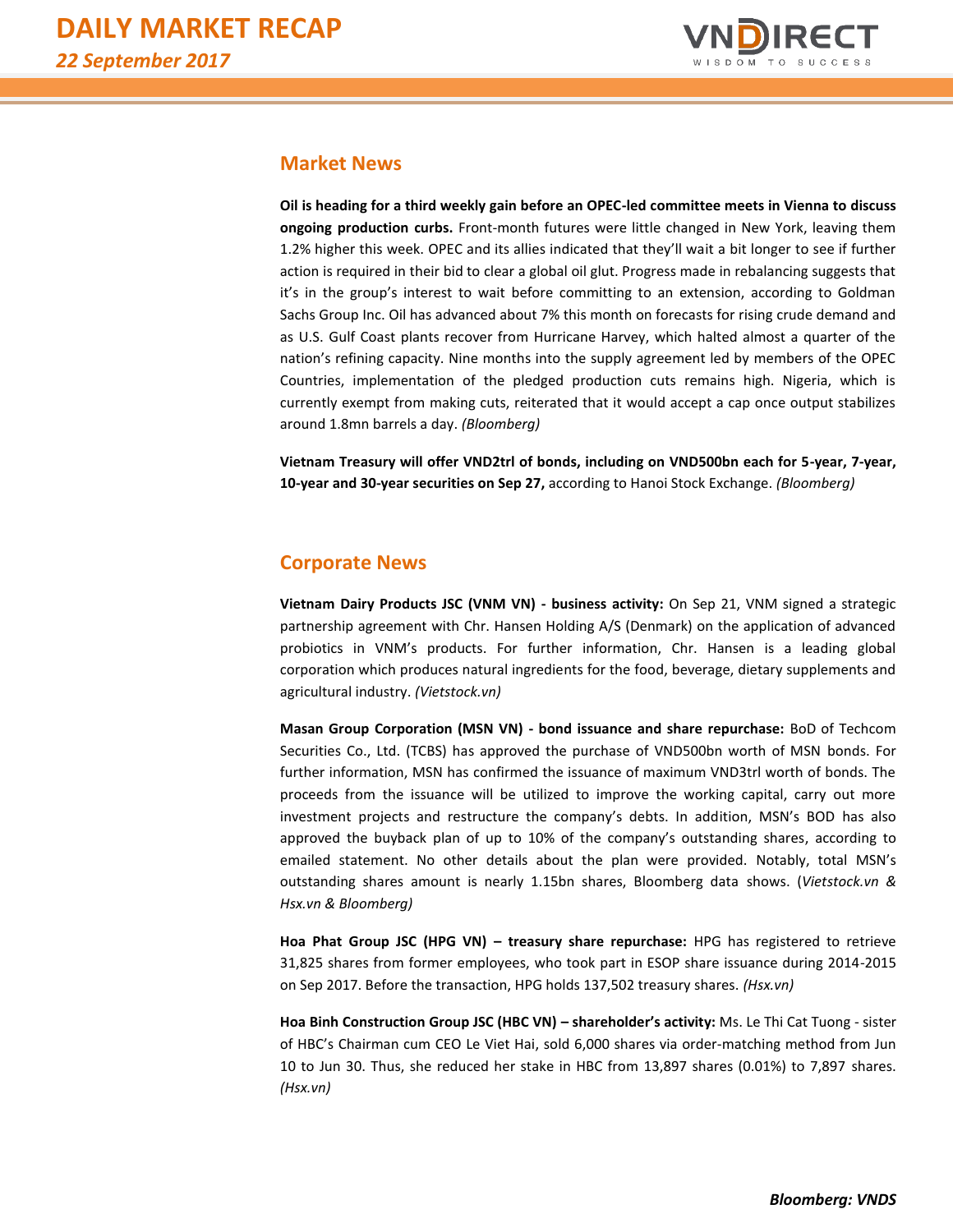

**FPT Corporation (FPT VN) – shareholder's activity:** Vietnam Securities Depository (VSD) has announced the ownership transfer of total 3,131,270 FPT shares from Dragon Capital group, including Wareham Group Limited, Norges Bank, DC Developing Markets Strategies Public Limited Company and Cam Vietnam Mother Fund, to Macquarie Bank Limited. *(Vietstock.vn)*

**Saigon Beer – Alcohol – Beverage Corporation (SAB VN) - stake sale:** SAB will conduct stake sale roadshows in Vietnam as well as Singapore, London and New York. No timeframe was provided about the international roadshow. For further information, SAB's market share has more than doubled since its trading debut in Dec 2016. *(Bloomberg)*

**Saigon Securities Incorporation (SSI VN) - dividend payment:** Oct 09 and Oct 10 will be the exdate and record date, respectively, for receiving 2016 cash dividend of VND1,000/share (est. 2016 dividend yield of 3.9%). The payment will be made on Oct 20. *(Ndh.vn)*

**Military Insurance Corporation (MIG VN - UPCOM) - investment activity:** MIG's BoD announced to have purchased VND50bn worth of Vietnam Electric Cable Corporation (CAV VN) shares in MIG's utilization plan of proceeds from its public offering. *(Hnx.vn)*

**Sao Mai Group Corporation (ASM VN) - shareholder's activity:** Mr. Le Van Thong, brother of ASM's Chairman cum CEO Le Thanh Thuan, bought 448,600 shares out of 2mn shares registered from Jul 21 to Aug 18 via order-matching method, thus raising his stake in ASM from 13,608 shares to 462,208 shares. *(Hsx.vn)*

**Tuong An Vegetable Oil JSC (TAC VN) - ESOP share issuance:** TAC announced the results of its ESOP share issuance. Accordingly, the company issued 1,613,316 ESOP shares to 209 employees at the price of VND27,000/share. The shares will be subject to 1-year transfer restriction. *(Hsx.vn)*

**Truong Thanh Furniture Corporation (TTF VN) – business activity:** TTF has announced the approval on the divestment plan in Truong Thanh Furniture Industrial JSC (unlisted). In particular, TTF will transfer the entire stake of 1,257,143 shares (68.52%), equivalent to the contribution capital of VND12.57bn. *(Cafef.vn)*

**Electronics Communications Technology Investment Development Corporation (ELC VN) shareholder's activity:** Vice CEO Nguyen Hoang Minh has registered to sell 150,000 ELC shares via order-matching and put-through methods from Sep 27 to Oct 26. If successful, his stake will decrease from 300,485 shares (0.63%) to 150,485 shares (0.32%). *(Hsx.vn)*

**Vietnam Posts & Telecommunications Group (Unlisted) - IPO listing:** State-owned group will prepare for 2019 IPO once approval on its restructuring plan is given, according to Chairman Tran Manh Hung. The group has submitted the restructuring plan to Ministry of Information and Communications. No further detail on its IPO plan is given. *(Bloomberg)*

**Duc Quan Investment and Development JSC (FTM VN) - public offering and ESOP share issuance:** The BoD approved the plan to issue a total of 11mn shares in order to supplement fund for the apartment and commercial complex project at 55 Tran Nhat Duat, District 1, HCMC. In particular, 10mn shares will be offered to existing shareholders at the ratio 5:1 with the price of VND10,000/share and 1mn ESOP will be issued at the price of VND10,000/share to FTM's employees. Such shares will be not subject to transfer restriction. *(Hsx.vn)*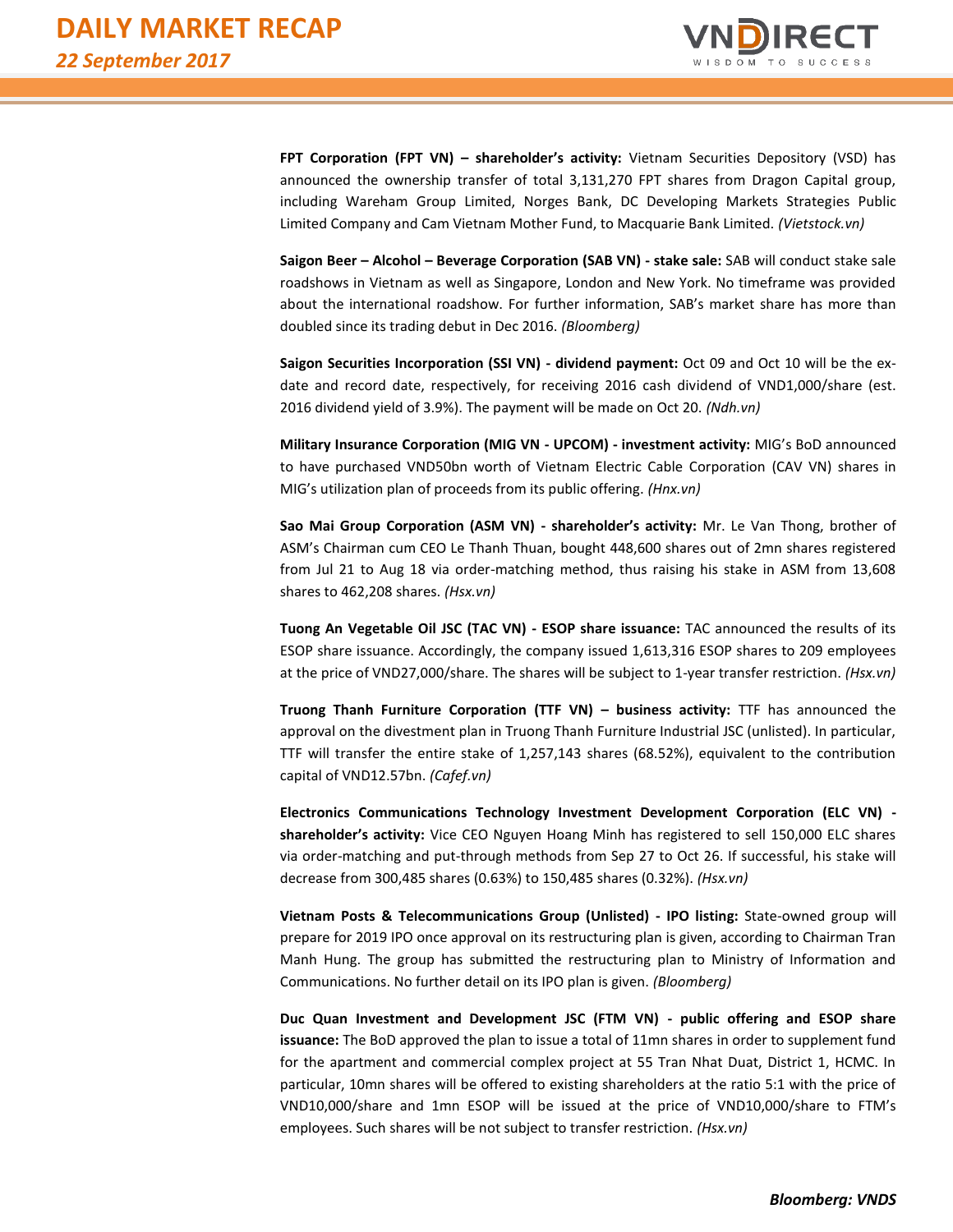

**Donghai JSC of Ben Tre (DHC VN) – dividend payment, share issuance and ESOP issuance:** Today is the ex-date for receiving 2016 stock dividend at the ratio of 10:1 and executing the share purchase rights at the ratio of 5:1 with the price of VND18,000/share. Accordingly, DHC will issue 2.56mn shares to pay stock dividend and 5.1mn shares to offer to existing shareholders. Besides, 1.2mn ESOP shares with 2-year transfer restriction will be issued to the company's employees at the price of VND18,000/share. Hence, the company's charter capital will increase from VND256bn to VND345bn if the total issuance of 8.9mn shares is successful. *(Ndh.vn and Hsx.vn)*

**Petro Vietnam Oil Corporation (PVOil - unlisted) - investment activity:** PVOil has announced its plan to sell 1,109,250 Petro Vietnam Oil Thai Nguyen JSC (PV Thai Nguyen - unlisted) shares through auction at the initial price of VND13,700/share. The auction is only open to domestic investors and will take place at Hanoi Stock Exchange (HNX) on Oct 23. *(Vietstock.vn)*

**Vietnam Electricity (EVN - unlisted) - business activity:** On Sep 21, five commercial banks including An Binh Commercial Joint Stock Bank (ABBANK - unlisted), Vietnam Bank for Agriculture and Rural Development (AGRIBANK - unlisted), Tien Phong Commercial Joint Stock Bank (TPBank - unlisted), Lien Viet Post Bank (LPB -unlisted), and Ho Chi Minh City Housing Development Bank (HDBank - unlisted) signed an agreement to lend EVN's Vinh Tan 4 Thermal Power expansion project a total amount of VND5.4trl. The interest rate is equal to the average of the 12-month saving rates of the five banks plus 2.7% per annum. For further information, Vinh Tan 4 Thermal Power Plant is expected to start operation by the end of 2019. *(Ndh.vn)*

**Vietnam Urban and Industrial Zone Development Investment Corporation (IDICO - unlisted) – roadshow information:** During IDICO Stock Investment Opportunity Conference on Sep 21, CEO Nguyen Van Dat announced to receive the deposit from 3 investors among the 12 strategic investors registered. For further information, the company expects to list on Ho Chi Minh Stock Exchange (HOSE). *(Cafef.vn)*

**KIDO Frozen Foods JSC (KDF - unlisted) – UPCOM listing:** Sep 28 will be the first trading day of 56mn shares of KIDO Frozen Foods JSC on UPCOM under the ticker KDF with the initial reference price of VND60,000/share. For further information, KDF, which is the frozen food unit of KIDO Group Corporation (KDC VN), is the market leader in the frozen desserts sector with three iconic brands: Merino, Celano and Wel Yo. *(Cafef.vn & Kidofoods.vn)*

**Tien Phong Plastic JSC (NTP VN) - shareholder's activity:** The Nawaplastic Industries (Saraburi) Co. Ltd, which relates to NTP's BoD member Sakchai Patiparnpreechavud, has registered to fully divest its stake of 21,274,418 NTP shares (23.84%) via order-matching and put-through methods. The transaction will take place between Sep 25 and Oct 20. *(Hnx.vn)*

**Dong Nai Plastic JSC (DNP VN) - investment activity:** The company's BoD has approved the adjustments to the utilization plan of proceeds from 2017 public offering. Accordingly, VND120bn will be used for paying debts at 3 banks instead of 2 banks in the previous plan. Also, part of the proceeds plan to use to purchase HomeDirect Services JSC (HOMEDIRECT - unlisted) bonds since some debts are yet to reach the due date. *(Vietstock.vn)*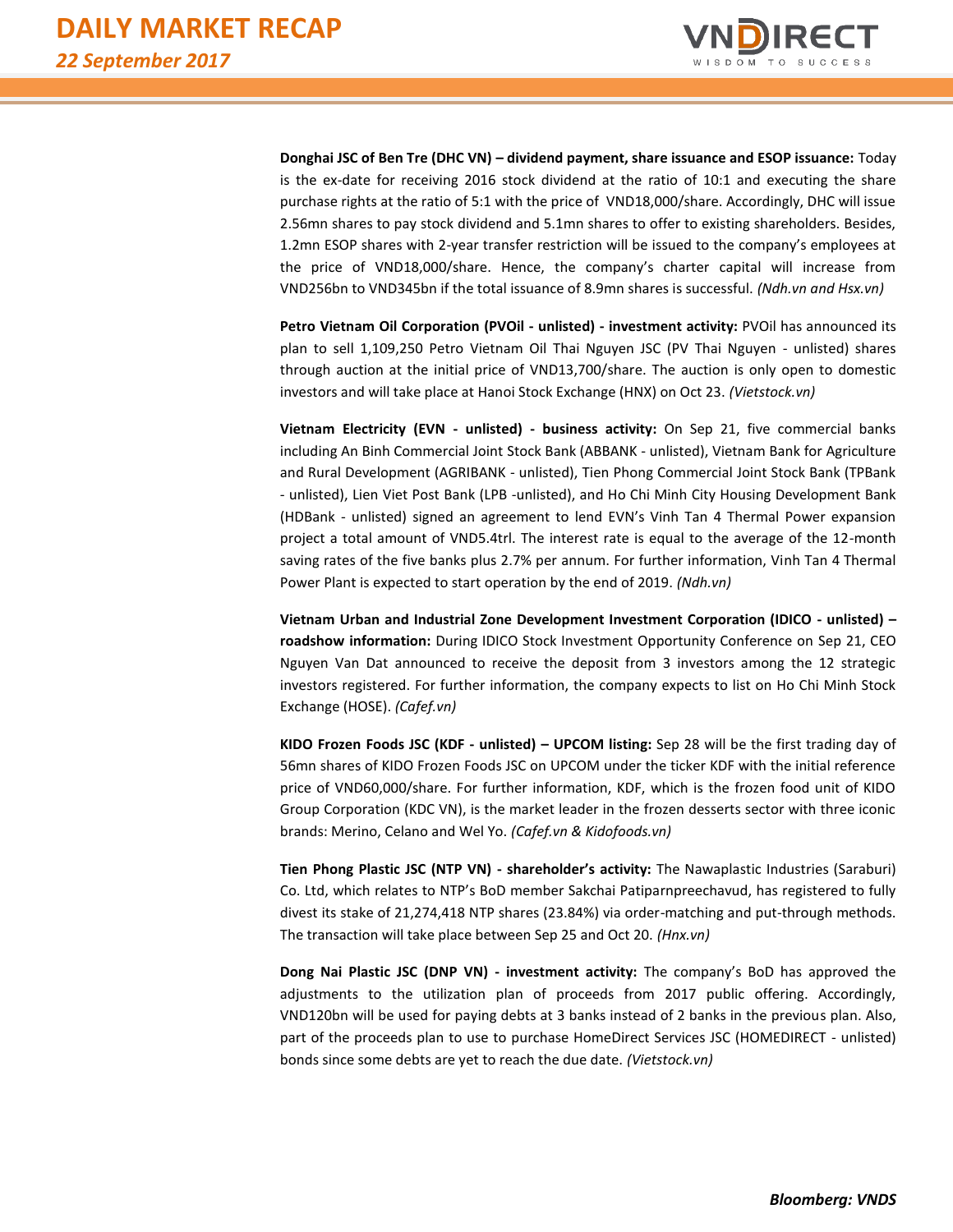

#### **MARKET MOVEMENTS**

|                    | <b>HOSE</b>       |       |      |         |              |  |  |  |  |  |  |  |
|--------------------|-------------------|-------|------|---------|--------------|--|--|--|--|--|--|--|
| <b>Top gainers</b> |                   |       |      |         |              |  |  |  |  |  |  |  |
| <b>Ticker</b>      | <b>Last Price</b> | Chg   | %chg | Vol.    | <b>Index</b> |  |  |  |  |  |  |  |
|                    |                   |       |      |         | impact       |  |  |  |  |  |  |  |
| <b>ROS</b>         | 128,700           | 8,400 | 7.0  | 2.79MLN | 1.571        |  |  |  |  |  |  |  |
| <b>VJC</b>         | 104,700           | 6,771 | 6.9  | 1.50MLN | 0.863        |  |  |  |  |  |  |  |
| DHC                | 30,100            | 1,946 | 6.9  | 37,750  | 0.020        |  |  |  |  |  |  |  |
| HU1                | 8,830             | 570   | 6.9  | 77,480  | 0.002        |  |  |  |  |  |  |  |
| <b>BWE</b>         | 27,250            | 1,750 | 6.9  | 969,900 | 0.104        |  |  |  |  |  |  |  |

| <b>Top losers</b> |                   |          |        |         | <b>VND</b> | <b>Top losers</b> |                   |          |         | <b>VND</b> |        |  |
|-------------------|-------------------|----------|--------|---------|------------|-------------------|-------------------|----------|---------|------------|--------|--|
| <b>Ticker</b>     | <b>Last Price</b> | Chg      | %chg   | Vol.    | Index      | <b>Ticker</b>     | <b>Last Price</b> | Chg      | %chg    | Vol.       | Index  |  |
|                   |                   |          |        |         | impact     |                   |                   |          |         |            | impact |  |
| <b>SII</b>        | 24,000            | $-1,800$ | -7.0   | 10      | $-0.046$   | L44               | 1,800             | $-200$   | $-10.0$ | 4,800      | 0.000  |  |
| <b>TBC</b>        | 24,200            | $-1,800$ | $-6.9$ | 720     | $-0.045$   | <b>DHT</b>        | 66,200            | $-7,300$ | $-9.9$  | 25,040     | 0.000  |  |
| APG               | 5,710             | $-420$   | $-6.9$ | 505.710 | $-0.002$   | <b>PSW</b>        | 10.000            | $-1,100$ | -9.9    | 2.000      | 0.000  |  |
| <b>VSI</b>        | 15,400            | $-1,000$ | $-6.1$ | 10      | $-0.005$   | <b>HGM</b>        | 35,000            | $-3,800$ | $-9.8$  | 100        | 0.000  |  |
| TIE               | 9,410             | $-590$   | $-5.9$ | 210     | $-0.002$   | VTC               | 8,500             | $-900$   | $-9.6$  | 23,500     | 0.000  |  |

|               | <b>Top index movers</b> |            |      |         | <b>VND</b>   |
|---------------|-------------------------|------------|------|---------|--------------|
| <b>Ticker</b> | <b>Last Price</b>       | <b>Chg</b> | %chg | Vol.    | <b>Index</b> |
|               |                         |            |      |         | impact       |
| <b>ROS</b>    | 128,700                 | 8,400      | 7.0  | 2.79MLN | 1.571        |
| <b>VJC</b>    | 104,700                 | 6,771      | 6.9  | 1.50MLN | 0.863        |
| GAS           | 68,500                  | 500        | 0.7  | 405,840 | 0.378        |
| <b>MSN</b>    | 52,000                  | 800        | 1.6  | 647,270 | 0.366        |
| <b>MWG</b>    | 116,900                 | 2,800      | 2.5  | 879,430 | 0.341        |

| <b>Top index laggers</b> |                   |        |        |         | <b>VND</b>   |
|--------------------------|-------------------|--------|--------|---------|--------------|
| <b>Ticker</b>            | <b>Last Price</b> | Chg    | %chg   | Vol.    | <b>Index</b> |
|                          |                   |        |        |         | impact       |
| <b>CTG</b>               | 19,550            | $-250$ | $-1.3$ | 3.03MLN | $-0.368$     |
| <b>BID</b>               | 20,600            | $-250$ | $-1.2$ | 1.54MLN | $-0.338$     |
| <b>VCB</b>               | 37,650            | $-200$ | $-0.5$ | 1.05MLN | $-0.285$     |
| <b>VNM</b>               | 147,700           | $-300$ | $-0.2$ | 353,760 | $-0.172$     |
| <b>MBB</b>               | 22,950            | $-200$ | $-0.9$ | 3.78MLN | $-0.135$     |

|               | <b>Top active volume</b> |        |        |               | <b>VND</b>   |
|---------------|--------------------------|--------|--------|---------------|--------------|
| <b>Ticker</b> | <b>Last Price</b>        | Chg    | %chg   | Vol.          | <b>Index</b> |
|               |                          |        |        |               | impact       |
| <b>FLC</b>    | 7,570                    | -160   |        | -2.1 14.99MLN | $-0.040$     |
| <b>FIT</b>    | 12,350                   | $-500$ | $-3.9$ | 8.25MLN       | $-0.050$     |
| <b>DXG</b>    | 21,450                   | 800    | 3.9    | 5.16MLN       | 0.090        |
| <b>HQC</b>    | 3,280                    | -50    | $-1.5$ | 5.06MLN       | $-0.009$     |
| ITA           | 4,020                    | -50    | $-1.2$ | 4.96MLN       | $-0.019$     |

|                                  |                   | <b>HOSE</b> |      |         |        |                 |                    | <b>HNX</b> |      |        |              |
|----------------------------------|-------------------|-------------|------|---------|--------|-----------------|--------------------|------------|------|--------|--------------|
| <b>VND</b><br><b>Top gainers</b> |                   |             |      |         |        |                 | <b>Top gainers</b> |            |      |        |              |
| Ticker                           | <b>Last Price</b> | Chg         | %chg | Vol.    | Index  | Ticker          | <b>Last Price</b>  | Chg        | %chg | Vol.   | <b>Index</b> |
|                                  |                   |             |      |         | impact |                 |                    |            |      |        | impact       |
| <b>ROS</b>                       | 128,700           | 8,400       | 7.0  | 2.79MLN | 1.571  | <b>CMC</b>      | 6,600              | 600        | 10.0 | 100    | 0.000        |
| VJC.                             | 104,700           | 6,771       | 6.9  | 1.50MLN | 0.863  | SCI             | 7,700              | 700        | 10.0 | 1,000  | 0.000        |
| <b>DHC</b>                       | 30,100            | 1,946       | 6.9  | 37.750  | 0.020  | L <sub>18</sub> | 10,100             | 900        | 9.8  | 2,400  | 0.000        |
| HU1                              | 8,830             | 570         | 6.9  | 77.480  | 0.002  | <b>VNT</b>      | 29,200             | 2,600      | 9.8  | 9,100  | 0.000        |
| <b>BWE</b>                       | 27,250            | 1,750       | 6.9  | 969,900 | 0.104  | DL1             | 14,800             | 1,300      | 9.6  | 26,700 | 0.000        |

| <b>Top losers</b> |                   |          |        |         | <b>VND</b> | <b>Top losers</b> |                   |          |         |        | <b>VND</b>   |
|-------------------|-------------------|----------|--------|---------|------------|-------------------|-------------------|----------|---------|--------|--------------|
| Ticker            | <b>Last Price</b> | Chg      | %chg   | Vol.    | Index      | <b>Ticker</b>     | <b>Last Price</b> | Chg      | %chg    | Vol.   | <b>Index</b> |
|                   |                   |          |        |         | impact     |                   |                   |          |         |        | impact       |
| SH                | 24.000            | $-1,800$ | $-7.0$ | 10      | $-0.046$   | L44               | 1.800             | $-200$   | $-10.0$ | 4.800  | 0.000        |
| TBC               | 24,200            | $-1,800$ | $-6.9$ | 720     | $-0.045$   | <b>DHT</b>        | 66,200            | $-7,300$ | $-9.9$  | 25,040 | 0.000        |
| APG               | 5,710             | $-420$   | $-6.9$ | 505.710 | $-0.002$   | <b>PSW</b>        | 10,000            | $-1,100$ | $-9.9$  | 2,000  | 0.000        |
| VSI               | 15,400            | $-1,000$ | $-6.1$ | 10      | $-0.005$   | <b>HGM</b>        | 35,000            | $-3,800$ | $-9.8$  | 100    | 0.000        |
| TIE               | 9,410             | $-590$   | $-5.9$ | 210     | $-0.002$   | <b>VTC</b>        | 8,500             | $-900$   | $-9.6$  | 23,500 | 0.000        |

|            | <b>Top index movers</b> |       |      |         | <b>VND</b> |                 | <b>Top index movers</b> |       |      |              | <b>VND</b>   |
|------------|-------------------------|-------|------|---------|------------|-----------------|-------------------------|-------|------|--------------|--------------|
| Ticker     | <b>Last Price</b>       | Chg   | %chg | Vol.    | Index      | Ticker          | <b>Last Price</b>       | Chg   | %chg | Vol.         | <b>Index</b> |
|            |                         |       |      |         | impact     |                 |                         |       |      |              | impact       |
| <b>ROS</b> | 128.700                 | 8.400 | 7.0  | 2.79MLN | 1.571      | <b>ACB</b>      | 29,200                  | 800   | 2.8  | 3.98MLN      | 0.697        |
| VJC        | 104,700                 | 6,771 | 6.9  | 1.50MLN | 0.863      | <b>VGC</b>      | 22,700                  | 1,100 | 5.1  | 672.840      | 0.133        |
| <b>GAS</b> | 68,500                  | 500   | 0.7  | 405.840 | 0.378      | KLF             | 6,200                   | 500   |      | 8.8 26.69MLN | 0.089        |
| <b>MSN</b> | 52,000                  | 800   | 1.6  | 647.270 | 0.366      | DL <sub>1</sub> | 14,800                  | 1,300 | 9.6  | 26.700       | 0.074        |
| MWG        | 116,900                 | 2,800 | 2.5  | 879,430 | 0.341      | <b>NVB</b>      | 7,300                   | 100   | 1.4  | 27.411       | 0.032        |
|            |                         |       |      |         |            |                 |                         |       |      |              |              |

| <b>Top index laggers</b> |                   |        |        |         | <b>VND</b> | <b>Top index laggers</b> |                   |          |        |                  | <b>VND</b>   |
|--------------------------|-------------------|--------|--------|---------|------------|--------------------------|-------------------|----------|--------|------------------|--------------|
| Ticker                   | <b>Last Price</b> | Chg    | %chg   | Vol.    | Index      | Ticker                   | <b>Last Price</b> | Chg      | %chg   | Vol.             | <b>Index</b> |
|                          |                   |        |        |         | impact     |                          |                   |          |        |                  | impact       |
| CTG                      | 19,550            | $-250$ | $-1.3$ | 3.03MLN | $-0.368$   | <b>SHB</b>               | 8.000             | $-100$   | $-1.2$ | 4.30MLN          | $-0.098$     |
| <b>BID</b>               | 20,600            | $-250$ | $-1.2$ | 1.54MLN | $-0.338$   | <b>OCH</b>               | 10,800            | $-1,100$ |        | $-9.2$ 19.96 MLN | $-0.087$     |
| VCB                      | 37,650            | $-200$ | $-0.5$ | 1.05MLN | $-0.285$   | VCS                      | 202,300           | $-2.500$ | $-1.2$ | 134.191          | $-0.057$     |
| <b>VNM</b>               | 147,700           | $-300$ | $-0.2$ | 353.760 | $-0.172$   | <b>DHT</b>               | 66,200            | $-7,300$ | $-9.9$ | 25,040           | $-0.047$     |
| MBB                      | 22,950            | $-200$ | $-0.9$ | 3.78MLN | $-0.135$   | <b>VHL</b>               | 47,100            | $-2,900$ | $-5.8$ | 1,600            | $-0.029$     |

|            | <b>Top active volume</b> |        |        |                 | <b>VND</b> |            | Top active volume |          |        |               | VND.   |
|------------|--------------------------|--------|--------|-----------------|------------|------------|-------------------|----------|--------|---------------|--------|
| Ticker     | <b>Last Price</b>        | Chg    | %chg   | Vol.            | Index      | Ticker     | <b>Last Price</b> | Chg      | %chg   | Vol.          | Index  |
|            |                          |        |        |                 | impact     |            |                   |          |        |               | impact |
| <b>FLC</b> | 7.570                    | $-160$ |        | $-2.1$ 14.99MLN | $-0.040$   | <b>KLF</b> | 6,200             | 500      |        | 8.8 26.69MLN  | 0.000  |
| <b>FIT</b> | 12,350                   | $-500$ | $-3.9$ | 8.25MLN         | $-0.050$   | <b>OCH</b> | 10,800            | $-1,100$ |        | -9.2 19.96MLN | 0.000  |
| <b>DXG</b> | 21,450                   | 800    | 3.9    | 5.16MLN         | 0.090      | <b>PVX</b> | 2,600             | $-100$   | $-3.7$ | 7.25MLN       | 0.000  |
| HQC        | 3,280                    | $-50$  | $-1.5$ | 5.06MLN         | $-0.009$   | <b>SHB</b> | 8,000             | $-100$   | $-1.2$ | 4.30MLN       | 0.000  |
| <b>ITA</b> | 4,020                    | -50    | $-1.2$ | 4.96MLN         | $-0.019$   | ACB        | 29,200            | 800      | 2.8    | 3.98MLN       | 0.000  |
|            |                          |        |        |                 |            |            |                   |          |        |               |        |

*22-Sep Source: Bloomberg*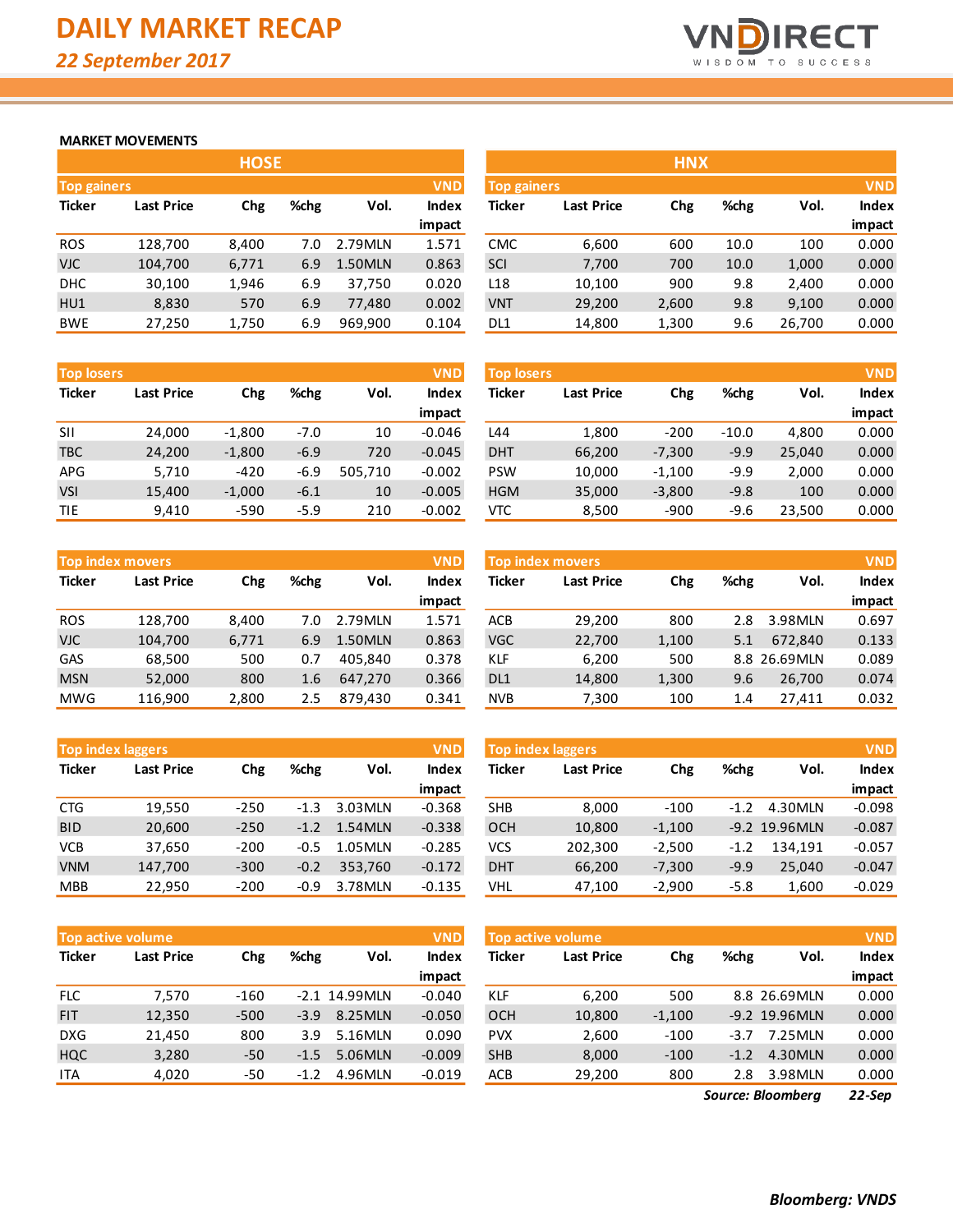

### **FOREIGN ACTIVITIES**

| <b>Volume (Mn'shs)</b> | <b>HOSE</b> | d/d   | <b>HNX</b> | d/d       | Value (VND'bn)        | <b>HOSE</b> | d/d      | <b>HNX</b> | d/d    |
|------------------------|-------------|-------|------------|-----------|-----------------------|-------------|----------|------------|--------|
| <b>BUY</b>             | 10.5        | 12.4% | 0.8        | $-19.2\%$ | <b>BUY</b>            | 318.6       | $-2.2%$  | 11.5       | -34.4% |
| % of market            | 6.0%        |       | 0.9%       |           | % of market           | 8.0%        |          | 1.2%       |        |
| <b>SELL</b>            | 10.6        | 31.2% | 0.9        | $-49.2%$  | <b>SELL</b>           | 315.9       | $-6.7\%$ | 19.5       | -31.9% |
| % of market            | 6.0%        |       | 1.0%       |           | % of market           | 7.9%        |          | 2.0%       |        |
| <b>NET BUY (SELL)</b>  | (0.03)      |       | (0.1)      |           | <b>NET BUY (SELL)</b> | 2.7         |          | (8.0)      |        |

*Source: HSX, HNX*



## **2017 ACCUMULATION**

| Volume (Mln'shs)      |         | <b>HOSE % of 2016</b> |       | HNX % of 2016 | Value (VND'bn)        |          | <b>HOSE % of 2016</b> | HNX % of 2016 |       |  |
|-----------------------|---------|-----------------------|-------|---------------|-----------------------|----------|-----------------------|---------------|-------|--|
| <b>BUY</b>            | 2.037.9 | 82.8%                 | 227.0 | 57.5%         | <b>BUY</b>            | 83,660.6 | 91.7%                 | 3,251.6       | 52.2% |  |
| % of market           | 6.0%    |                       | 2.3%  |               | % of market           | 12.4%    |                       | 3.1%          |       |  |
| <b>SELL</b>           | 2,011.3 | 75.3%                 | 235.4 | 71.7%         | <b>SELL</b>           | 70,337.8 | 71.1%                 | 3,206.7       | 63.0% |  |
| % of market           | 5.9%    |                       | 2.4%  |               | % of market           | 10.4%    |                       | 3.0%          |       |  |
| <b>NET BUY (SELL)</b> | 26.5    |                       | (8.4) |               | <b>NET BUY (SELL)</b> | 13,323   |                       | 45.0          |       |  |

*Source: HSX, HNX*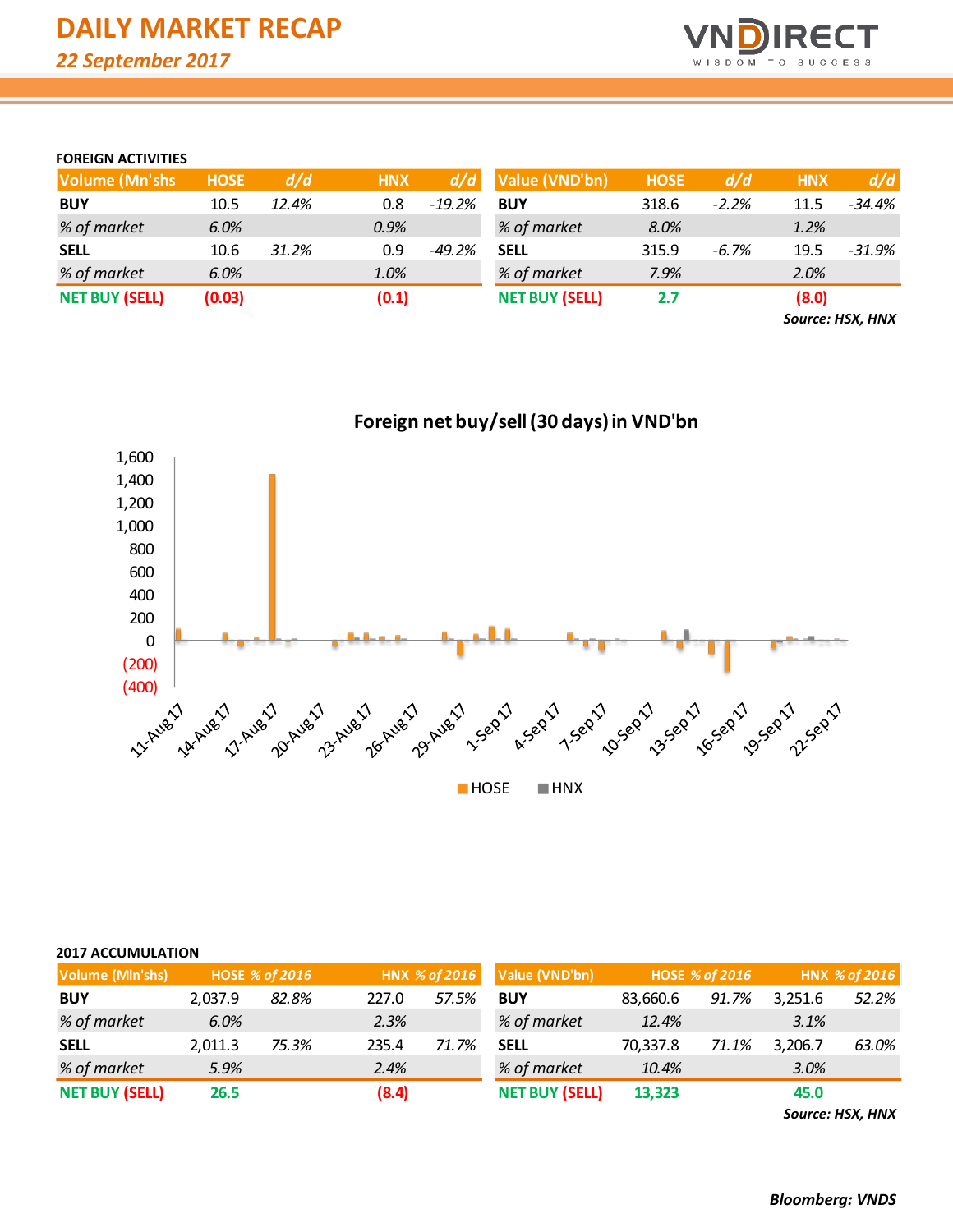

#### **FOREIGN ACTIVITIES**

|               |                               | <b>HOSE</b> |         |       |          |               |                               |              |         |       |               |
|---------------|-------------------------------|-------------|---------|-------|----------|---------------|-------------------------------|--------------|---------|-------|---------------|
|               | Top buy by foreigners (value) |             |         |       | VND'bn   |               | Top buy by foreigners (value) |              |         |       | <b>VND'bn</b> |
| <b>Ticker</b> | <b>Last Price</b>             | Chg         | %chg    | Value | Index    | <b>Ticker</b> | Last Price                    | Chg          | %chg    | Value | Index         |
|               |                               |             |         |       | impact   |               |                               |              |         |       | impact        |
| <b>CTG</b>    | 19,550                        | $-250$      | $-1.26$ | 27.5  | $-0.366$ | VGC           | 21,600                        | 1,100        | $-0.92$ | 4.5   | 0.000         |
| <b>VNM</b>    | 147,700                       | $-300$      | $-0.20$ | 23.8  | $-0.171$ | <b>MAS</b>    | 84,200                        | $-1,300$     | $-1.52$ | 1.4   | 0.000         |
| <b>REE</b>    | 36,250                        | 150         | 0.42    | 22.8  | 0.018    | LAS           | 15,800                        | 300          | 1.94    | 1.4   | 0.000         |
| <b>HPG</b>    | 37,700                        | 200         | 0.53    | 22.4  | 0.119    | SGO           | 1,600                         | $\mathbf{0}$ | 0.00    | 0.6   | 0.000         |
| <b>VHC</b>    | 50,000                        | $-500$      | $-0.99$ | 18.6  | $-0.018$ | <b>DGC</b>    | 32,700                        | 300          | 0.93    | 0.5   | 0.000         |

|               |                               | <b>HNX</b> |         |       |              |
|---------------|-------------------------------|------------|---------|-------|--------------|
|               | Top buy by foreigners (value) |            |         |       | VND'bn       |
| <b>Ticker</b> | <b>Last Price</b>             | <b>Chg</b> | %chg    | Value | <b>Index</b> |
|               |                               |            |         |       | impact       |
| VGC           | 21,600                        | 1,100      | $-0.92$ | 4.5   | 0.000        |
| <b>MAS</b>    | 84,200                        | $-1,300$   | $-1.52$ | 1.4   | 0.000        |
| LAS           | 15,800                        | 300        | 1.94    | 1.4   | 0.000        |
| SGO           | 1,600                         | 0          | 0.00    | 0.6   | 0.000        |
| DGC           | 32,700                        | 300        | 0.93    | 0.5   | 0.000        |

|               | Top sell by foreigners (value) |        |         |       | VND'bn   | Top sell by foreigners (value) |            | VND'bn      |         |       |        |
|---------------|--------------------------------|--------|---------|-------|----------|--------------------------------|------------|-------------|---------|-------|--------|
| <b>Ticker</b> | Last Price                     | Chg    | %chg    | Value | Index    | Ticker                         | Last Price | Chg         | %chg    | Value | Index  |
|               |                                |        |         |       | impact   |                                |            |             |         |       | impact |
| <b>HSG</b>    | 28,800                         | $-550$ | $-1.87$ | 37.1  | $-0.076$ | <b>VCS</b>                     | 204.800    | $-2,500$    | 0.20    | 7.1   | 0.000  |
| <b>VNM</b>    | 147,700                        | $-300$ | $-0.20$ | 30.7  | $-0.171$ | <b>PVS</b>                     | 16,500     | $\mathbf 0$ | 1.23    | 5.0   | 0.000  |
| <b>MSN</b>    | 52,000                         | 800    | 1.56    | 29.3  | 0.364    | VGC                            | 21,600     | 1,100       | $-0.92$ | 1.5   | 0.000  |
| <b>REE</b>    | 36,250                         | 150    | 0.42    | 22.9  | 0.018    | <b>MAS</b>                     | 84,200     | $-1,300$    | $-1.52$ | 1.5   | 0.000  |
| VJC.          | 104,700                        | 6,771  | 6.91    | 21.5  | 0.863    | TNG                            | 14,700     | 900         | 6.52    | 1.1   | 0.000  |

|               | Top net buy by foreigners (value) |        |               |      | VND'bn          | Top net buy by foreigners (value) |            |       |         |     | <b>VND'bn</b>          |
|---------------|-----------------------------------|--------|---------------|------|-----------------|-----------------------------------|------------|-------|---------|-----|------------------------|
| <b>Ticker</b> | Last Price                        | Chg    | %chg<br>Value |      | Index<br>impact | Ticker                            | Last Price | Chg   | %chg    |     | <b>Index</b><br>impact |
| <b>CTG</b>    | 19,550                            | $-250$ | $-1.26$       | 26.9 | $-0.366$        | VGC                               | 21,600     | 1,100 | $-0.92$ | 3.0 | 0.000                  |
| <b>DXG</b>    |                                   |        |               | 15.2 |                 | LAS                               |            | 300   |         |     |                        |
|               | 21,450                            | 800    | 3.87          |      | 0.090           |                                   | 15,800     |       | 1.94    | 1.4 | 0.000                  |
| <b>HPG</b>    | 37,700                            | 200    | 0.53          | 12.3 | 0.119           | SGO                               | 1,600      | 0     | 0.00    | 0.6 | 0.000                  |
| <b>VCI</b>    | 56,500                            | 500    | 0.89          | 10.7 | 0.024           | <b>DGC</b>                        | 32,700     | 300   | 0.93    | 0.5 | 0.000                  |
| <b>CII</b>    | 32,900                            | $-100$ | $-0.30$       | 10.4 | $-0.011$        | <b>SHS</b>                        | 17,500     | 0     | 0.00    | 0.3 | 0.000                  |

|               | VND'bn<br>Top net sell by foreigners (value) |             |         |         |          |                 | Top net sell by foreigners (value) |             |         |         |              |  |
|---------------|----------------------------------------------|-------------|---------|---------|----------|-----------------|------------------------------------|-------------|---------|---------|--------------|--|
| <b>Ticker</b> | <b>Last Price</b>                            | %chg<br>Chg |         | Value   | Index    | <b>Ticker</b>   | Last Price                         |             | %chg    | Value   | <b>Index</b> |  |
|               |                                              |             |         |         | impact   |                 |                                    |             |         |         | impact       |  |
| <b>HSG</b>    | 28,800                                       | $-550$      | $-1.87$ | $-36.2$ | $-0.076$ | VCS             | 204.800                            | $-2,500$    | 0.20    | $-7.14$ | 0.000        |  |
| <b>MSN</b>    | 52,000                                       | 800         | 1.56    | $-28.7$ | 0.364    | <b>PVS</b>      | 16,500                             | $\mathbf 0$ | 1.23    | $-4.95$ | 0.000        |  |
| <b>DRC</b>    | 22,800                                       | $-300$      | $-1.30$ | $-9.9$  | $-0.014$ | TNG             | 14,700                             | 900         | 6.52    | $-0.91$ | 0.000        |  |
| <b>VNM</b>    | 147,700                                      | $-300$      | $-0.20$ | $-6.9$  | $-0.171$ | SD <sub>4</sub> | 11,700                             | $\mathbf 0$ | 0.00    | $-0.70$ | 0.000        |  |
| KBC           | 14,400                                       | $-100$      | $-0.69$ | $-6.4$  | $-0.019$ | <b>SDT</b>      | 9,200                              | $-100$      | $-1.08$ | $-0.48$ | 0.000        |  |

*Source: Bloomberg, HOSE, HNX*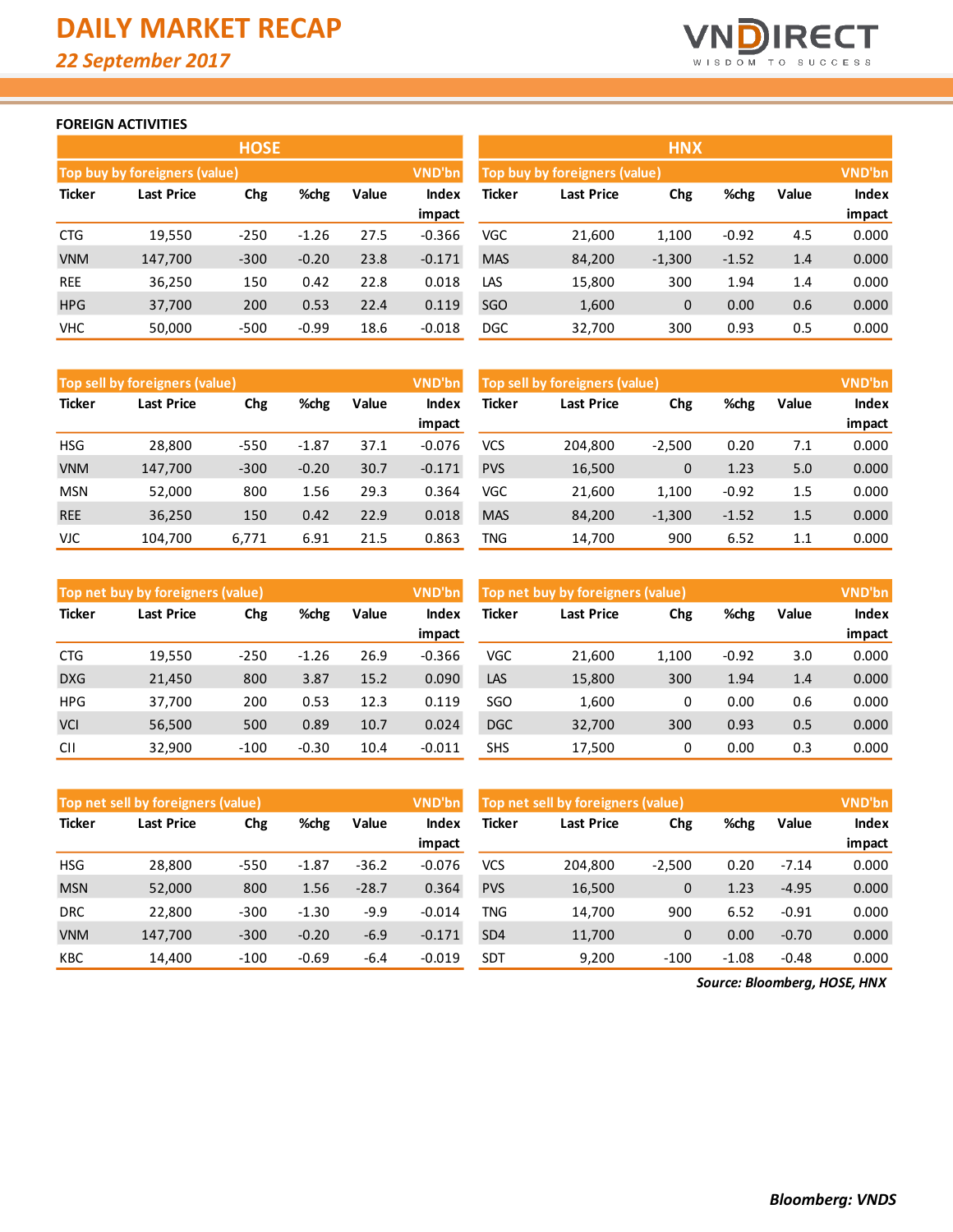

#### **TOP 70 MARKET CAPS SNAPSHOT ON HOSE**

| No. Ticker | <b>Price</b> |        |         | Price change (%) |                |                | Mkt. Cap Outs. Vol. Float ratio | <b>Avail. FII</b> | Ave. daily vol. |                      | <b>EPS</b>     |         | P/E          | P/B              | <b>ROE</b> | <b>ROA</b>    |
|------------|--------------|--------|---------|------------------|----------------|----------------|---------------------------------|-------------------|-----------------|----------------------|----------------|---------|--------------|------------------|------------|---------------|
|            | <b>VND</b>   | 1M     | 3M      | 6M               | <b>US\$mln</b> | <b>MIn'shs</b> | $\%$                            | $\frac{9}{6}$     | (30 days-shs)   | <b>T12M</b>          | <b>Diluted</b> | 1Y Gr.  | $\pmb{\chi}$ | $\boldsymbol{X}$ | $\%$       | $\frac{9}{6}$ |
| 1 VNM VM   | 147,700      | $-0.5$ | $-3.4$  | 8.1              | 9,429          | 1,451          | 57.8                            | 44.7              | 566,658         | 6,333                | 5,831          | 19.9    | 23.3         | 8.7              | 38.9       | 33.1          |
| 2 SAB VM   | 266,200      | 8.1    | 29.9    | 31.1             | 7,509          | 641            | 10.4                            | 39.1              | 37,994          | 7,178                | 6,442          | 37.3    | 37.1         | 12.4             | 33.8       | 21.5          |
| 3 VCB VM   | 37,650       | 2.0    | $-1.2$  | $-0.1$           | 5,958          | 3,598          | 22.9                            | 9.3               | 1,033,807       | 1,788                | 1,566          | 6.0     | 21.1         | 2.6              | 12.8       | 1.0           |
| 4 GAS VM   | 68,500       | 12.9   | 20.2    | 29.2             | 5,765          | 1,913          | 4.2                             | 45.7              | 442,767         | 4,184                | 3,548          | $-18.8$ | 16.4         | 3.3              | 20.3       | 13.4          |
| 5 VIC VM   | 49,100       | 14.7   | 16.6    | 17.9             | 5,697          | 2,638          | 52.3                            | 19.1              | 792,847         | 1,203                | 1,178          | 111.2   | 40.8         | 4.5              | 9.8        | 1.5           |
| 6 PLX VM   | 64,600       | $-3.1$ | $-7.1$  | N/A              | 3,293          | 1,159          | 100.0                           | 11.1              | 755,042         | 3,883                | 4,254          | 43.0    | 16.6         | 3.3              | 21.5       | 7.8           |
| 7 CTG VM   | 19,550       | 7.1    | $-2.0$  | 6.5              | 3,202          | 3,723          | 15.8                            | 0.1               | 1,574,687       | 1,970                | 1,457          | 20.6    | 9.9          | 1.2              | 12.3       | 0.8           |
| 8 BID VM   | 20,600       | 7.6    | 3.8     | 18.4             | 3,098          | 3,419          | 4.4                             | 28.2              | 2,169,479       | 1,813                | 1,354          | $-5.1$  | 11.4         | 1.6              | 14.1       | 0.6           |
| 9 ROS VM   | 128,700      | 36.0   | 66.0    | $-8.1$           | 2,678          | 473            | 27.0                            | 47.2              | 3,254,824       | 1,033                | 1,033          |         | N/A 124.6    | 12.5             | 11.7       | 7.4           |
| 10 MSN VM  | 52,000       | 15.6   | 25.0    | 9.5              | 2,626          | 1,148          | 43.9                            | 19.9              | 688,303         | 1,963                | 2,481          | 86.5    | 26.5         | 3.2              | 13.0       | 3.3           |
| 11 HPG VM  | 37,700       | 13.4   | 22.6    | 42.5             | 2,516          | 1,517          | 58.9                            | 9.4               | 4,083,835       | 5,182                | 4,470          | 82.3    | 7.3          | 2.5              | 34.9       | 20.9          |
| 12 VPB VM  | 36,700       | 1.9    | N/A     | N/A              | 2,417          | 1,497          | 100.0                           | 0.0               | N/A             | 4,485                | 4,485          | 37.1    | 8.2          | 1.8              | 25.4       | 1.9           |
| 13 VJC VM  | 104,700      | 18.7   | 18.2    | 17.3             | 2,079          | 451            | 64.7                            | 5.0               | 603,561         | 6,233                | 6,233          | $-24.9$ | 16.8         | 9.7              | 68.7       | 14.3          |
| 14 MBB VM  | 22,950       | 4.3    | 5.8     | 49.0             | 1,729          | 1,713          | 49.8                            | 0.0               | 2,870,385       | 1,969                | 1,715          | $-6.3$  | 11.7         | 1.5              | 13.5       | 1.3           |
| 15 BVH VM  | 57,000       | 5.9    | $-1.4$  | $-4.2$           | 1,706          | 680            | 29.1                            | 24.5              | 234,699         | 2,101                | 1,651          | 10.9    | 27.1         | 2.8              | 10.7       | 1.9           |
| 16 NVL VM  | 61,600       | 0.7    | $-8.9$  | $-8.9$           | 1,688          | 623            | 29.5                            | 39.6              | 1,884,113       | 3,396                | 3,059          | N/A     | 18.1         | 4.0              | 23.1       | 5.3           |
| 17 MWG VM  | 116,900      | 11.2   | 15.7    | 38.2             | 1,582          | 308            | 72.0                            | 0.0               | 400,761         | 5,949                | 4,974          | 40.3    | 19.6         | 7.7              | 46.6       | 16.0          |
| 18 FPT VM  | 49,450       | 5.0    | 3.9     | 23.4             | 1,155          | 531            | 70.5                            | 0.0               | 740,527         | 3,887                | 3,413          | 2.9     | 12.7         | 2.6              | 21.5       | 7.7           |
| 19 BHN VM  | 107,100      | 31.7   | 35.7    | 17.7             | 1,092          | 232            | 100.0                           | 31.5              | 50,259          | 3,236                | 3,236          | $-9.6$  | 33.1         | 4.4              | 13.8       | 8.0           |
| 20 STB VM  | 11,550       | $-1.3$ | $-19.2$ | 7.4              | 916            | 1,804          | 94.6                            | 15.6              | 1,545,415       | 292                  | 49             | $-89.0$ | 39.5         | 0.9              | 2.3        | 0.2           |
| 21 CTD VM  | 210,000      | 0.0    | $-2.4$  | 3.5              | 707            | 77             | 89.0                            | 2.5               |                 | 46,687 20,254 20,894 |                | 88.6    | 10.4         | 2.5              | 29.1       | 14.6          |
| 22 SBT VM  | 27,550       | $-4.8$ | $-23.9$ | 15.3             | 675            | 557            | 72.1                            | 18.2              | 1,985,742       | 1,209                | 1,176          | 2.4     | 22.8         | 2.3              | 10.3       | 4.6           |
| 23 EIB VM  | 12,400       | 3.3    | $-5.3$  | 1.6              | 671            | 1,229          | 75.6                            | 0.2               | 357,936         | 468                  | 251            | 660.6   | 26.5         | 1.1              | 4.3        | 0.4           |
| 24 DHG VM  | 106,300      | $-2.7$ | $-17.0$ | 29.1             | 611            | 131            | 31.8                            | 0.0               | 101,387         | 5,001                | 4,662          | 21.7    | 21.3         | 4.9              | 24.9       | 19.8          |
| 25 SSI VM  | 25,500       | 6.3    | $-6.8$  | 13.1             | 549            | 490            | 57.0                            | 47.8              | 2,599,476       | 2,166                | 1,698          | 2.4     | 11.8         | 1.4              | 13.4       | 7.0           |
| 26 PNJ VM  | 114,400      | 10.3   | 16.4    | 53.4             | 544            | 108            | 64.5                            | 0.0               | 169,976         | 6,190                | 4,383          | 671.7   | 18.5         | 6.5              | 37.9       | 17.5          |
| 27 GMD VM  | 41,600       | 3.5    | $-6.3$  | 22.0             | 528            | 288            | 59.5                            | 0.0               | 556,193         | 2,071                | 2,009          | $-4.2$  | 20.1         | 2.0              | 6.9        | 4.0           |
| 28 REE VM  | 36,250       | 3.9    | $-0.3$  | 37.8             | 494            | 310            | 48.3                            | 0.0               | 1,124,711       | 4,895                | 3,526          | 27.9    | 7.4          | 1.5              | 22.3       | 14.1          |
| 29 HSG VM  | 28,800       | 0.7    | $-11.0$ | 6.9              | 443            | 350            | 52.3                            | 20.6              | 2,546,226       | 4,577                | 4,200          | 120.2   | 6.3          | 2.0              | 36.4       | 11.7          |
| 30 DPM VM  | 22,900       | $-1.7$ | 0.9     | $-5.2$           | 394            | 391            | 35.2                            | 28.1              | 660,948         | 1,925                | 2,452          | $-25.6$ | 11.9         | 1.1              | 9.7        | 7.8           |
| 31 KDC VM  | 41,700       | 1.0    | $-10.4$ | 5.3              | 377            | 206            | 49.8                            | 39.1              | 261,512         | 6,820                | 5,714          | $-74.7$ | 6.1          | 1.3              | 23.5       | 15.6          |
| 32 HBC VM  | 62,900       | 16.9   | 31.7    | 51.6             | 357            | 129            | 71.2                            | 25.5              | 1,457,687       | 6,301                | 3,960          | 539.6   | 10.0         | 4.5              | 53.4       | 7.1           |
| 33 CII VM  | 32,900       | $-6.0$ | $-12.4$ | $-16.7$          | 356            | 246            | 58.6                            | 8.1               | 767,146         | 8,792                | 3,191          | 9.7     | 3.7          | 1.6              | 47.7       | 12.5          |
| 34 HAG VM  | 8,400        | $-1.4$ | $-12.1$ | $-13.2$          | 343            | 927            | 61.3                            | 37.4              | 2,224,468       | 475                  | $-1,439$       | N/A     | 17.7         | 0.5              | 2.8        | 0.8           |
| 35 NT2 VM  | 25,900       | -4.1   | $-12.2$ | $-17.3$          | 328            | 288            | 27.9                            | 29.1              | 260,368         | 2,816                | 3,701          | $-5.0$  | 9.2          | 1.5              | 16.3       | 7.8           |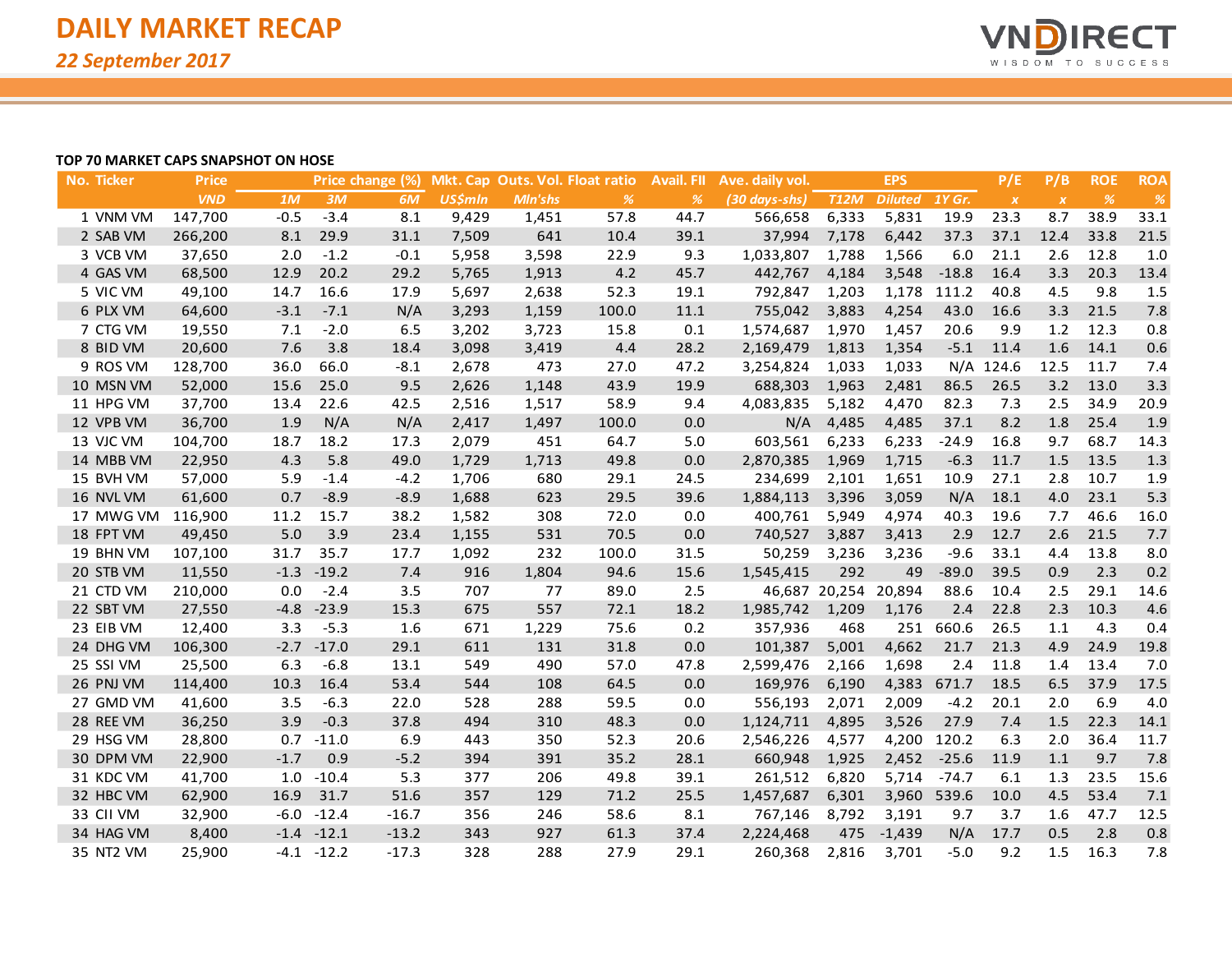

|            |              |         |              |                  |                |                                 |      |                   |                 |             |                |               |               |                  | (Continue)    |            |
|------------|--------------|---------|--------------|------------------|----------------|---------------------------------|------|-------------------|-----------------|-------------|----------------|---------------|---------------|------------------|---------------|------------|
| No. Ticker | <b>Price</b> |         |              | Price change (%) |                | Mkt. Cap Outs. Vol. Float ratio |      | <b>Avail. FII</b> | Ave. daily vol. |             | <b>EPS</b>     |               | P/E           | P/B              | <b>ROE</b>    | <b>ROA</b> |
|            | <b>VND</b>   | 1M      | 3M           | 6M               | <b>US\$mln</b> | Mln'shs                         | $\%$ | $\%$              | (30 days-shs)   | <b>T12M</b> | <b>Diluted</b> | <b>1Y Gr.</b> | $\pmb{X}$     | $\boldsymbol{X}$ | $\frac{9}{6}$ | $\%$       |
| 36 HNG VM  | 9,560        | 2.5     | $-11.5$      | $-13.1$          | 323            | 767                             | 35.1 | 48.1              | 1,034,390       | 714         | $-1,298$       | N/A           | 13.4          | 0.7              | 5.2           | $1.7$      |
| 37 DCM VM  | 13,850       | 0.7     | 2.6          | 24.2             | 323            | 529                             | 24.4 | 47.2              | 1,549,765       | 1,516       | 1,011          | N/A           | 9.1           | 1.2              | 13.5          | 6.4        |
| 38 VCI VM  | 56,500       | $-5.7$  | N/A          | N/A              | 298            | 120                             | 91.9 | 18.0              | 105,018         | 3,854       | 3,854          | $-18.8$       | 14.7          | 4.9              | 31.9          | 12.1       |
| 39 KBC VM  | 14,400       | $-1.7$  | $-15.8$      | 0.0              | 298            | 470                             | 74.7 | 16.3              | 1,820,680       | 1,232       | 1,186          | $-11.6$       | 11.7          | 0.8              | 7.4           | 4.0        |
| 40 PDR VM  | 30,450       | 11.7    | 8.8          | 123.3            | 297            | 222                             | 38.3 | 48.3              | 1,013,269       | 1,356       | 1,033          | 28.1          | 22.5          | 2.7              | 12.5          | 3.4        |
| 41 PPC VM  | 20,400       | 3.6     | $-2.4$       | 17.9             | 285            | 318                             | 15.0 | 33.0              | 223,829         | 4,688       | 1,724          | $-2.2$        | 4.4           | 1.2              | 29.6          | 15.4       |
| 42 BMP VM  | 79,200       | $-1.2$  | $-19.4$      | $-26.1$          | 285            | 82                              | 61.8 | 4.2               | 431,112         | 6,230       | 7,664          | 20.9          | 12.7          | 2.8              | 23.0          | 19.3       |
| 43 DXG VM  | 21,450       | 14.7    | 21.2         | 33.2             | 270            | 286                             | 71.5 | 19.8              | 3,622,634       | 2,087       | 2,555          | 29.6          | 10.3          | 1.9              | 23.7          | 10.3       |
| 44 TCH VM  | 15,900       |         | $-1.2 -17.6$ | $-12.4$          | 254            | 363                             | 52.5 | 48.6              | 1,158,954       | 1,379       | 1,379          | N/A           | 11.5          | 1.3              | 16.6          | 15.1       |
| 45 HT1 VM  | 15,000       | $-14.0$ | $-35.6$      | $-35.1$          | 252            | 382                             | 20.0 | 43.7              | 816,829         | 1,736       | 2,121          | $-0.2$        | 8.6           | 1.1              | 13.3          | 5.6        |
| 46 KDH VM  | 24,000       | $-2.8$  | $-1.6$       | 13.4             | 247            | 234                             | 49.1 | 2.7               | 86,954          | 1,511       | 1,387          | 55.3          | 15.9          | 1.7              | 11.3          | $5.2$      |
| 47 HCM VM  | 41,250       | 10.0    | $-7.1$       | 28.9             | 235            | 130                             | 38.0 | 46.3              | 422,915         | 3,032       | 2,395          | 49.9          | 13.6          | 2.2              | 16.3          | 9.0        |
| 48 PVD VM  | 13,700       | $-5.5$  | 5.4          | $-32.5$          | 231            | 383                             | 48.1 | 30.1              | 2,905,111       | $-513$      | 224            | $-94.1$       | N/A           | 0.4              | $-1.5$        | $-0.8$     |
| 49 QCG VM  | 19,000       | 9.8     | $-35.2$      | 313.0            | 230            | 275                             | 32.1 | 48.5              | 438,260         | 811         | 163            | 87.6          | 23.4          | 1.3              | 5.7           | 2.4        |
| 50 VCF VM  | 189,900      | $-2.6$  | 5.5          | 11.7             | 222            | 27                              | 30.7 | 19.3              |                 | 200 13,794  | 14,450         | 30.0          | 13.8          | 2.3              | 18.3          | 12.9       |
| 51 TLG VM  | 100,000      | $-3.8$  | $-2.3$       | 20.5             | 219            | 50                              | 25.6 | 72.0              | 1,724           | 4,704       | 4,242          | 24.9          | 21.3          | 5.0              | 24.7          | 17.7       |
| 52 TRA VM  | 117,000      | $-2.3$  | $-3.5$       | 22.0             | 213            | 41                              | 57.9 | 1.0               | 11,752          | 5,279       | 5,081          | 29.0          | 22.2          | 4.9              | 23.4          | 16.0       |
| 53 FLC VM  | 7,570        | 5.6     | 7.2          | $-8.1$           | 212            | 638                             | 86.2 | 39.5              | 21,704,830      | 945         | 1,795          | $-8.0$        | 8.0           | 0.6              | 7.8           | 3.6        |
| 54 VHC VM  | 50,000       | 1.6     | $-14.4$      | $-3.8$           | 203            | 92                              | 25.1 | 61.3              | 60,303          | 5,425       | 5,922          | 80.9          | 9.2           | 1.8              | 20.6          | 9.6        |
| 55 LGC VM  | 23,000       | 14.1    | 3.1          | $-5.0$           | 195            | 193                             | N/A  | 4.0               | 159             | 1,558       | 1,698          | $-49.5$       | 14.8          | 1.9              | 12.5          | 3.6        |
| 56 PAN VM  | 37,000       | 2.8     | 6.2          | $-2.1$           | 192            | 118                             | 59.8 | 53.9              | 9,886           | 1,447       | 2,164          | $-1.9$        | 25.6          | 1.7              | 7.2           | $4.0$      |
| 57 NLG VM  | 27,600       | $-5.2$  | 3.6          | 15.6             | 191            | 157                             | 56.2 | 6.1               | 904,681         | 3,325       | 1,954          | 70.0          | 8.3           | 1.6              | 20.1          | 7.9        |
| 58 BIC VM  | 35,000       | $-2.6$  | $-11.4$      | $-12.1$          | 181            | 117                             | 99.7 | 1.4               | 13,249          | 1,090       | 1,083          | $-27.2$       | 32.1          | 2.0              | 6.5           | 2.7        |
| 59 BWE VM  | 27,250       | 7.3     | N/A          | N/A              | 180            | 150                             | 20.3 | 48.9              | 324,586         | 1,606       | 1,606          | N/A           | 17.0          | 1.4              | 8.7           | 3.0        |
| 60 PVT VM  | 14,500       | 3.2     | 1.0          | 13.3             | 180            | 281                             | 48.9 | 18.8              | 260,222         | 1,278       | 1,321          | 12.9          | 11.3          | 1.2              | 10.3          | 4.1        |
| 61 GTN VM  | 16,300       | 0.0     | $-2.4$       | $-4.1$           | 179            | 250                             | 18.4 | 51.0              | 913,308         | 127         | 104            |               | $-86.3$ 128.1 | 1.5              | 1.3           | 0.9        |
| 62 VSH VM  | 19,300       | 5.5     | 14.2         | 22.9             | 175            | 206                             | 69.3 | 33.6              | 47,072          | 1,490       | 1,219          | 2.4           | 12.9          | 1.4              | 11.1          | 5.3        |
| 63 DIG VM  | 15,900       | 1.9     | 12.8         | 74.7             | 167            | 238                             | 86.9 | 23.3              | 717,624         | 281         | 228            | 459.2         | 56.7          | 1.4              | 2.4           | 1.1        |
| 64 ITA VM  | 4,020        | 0.8     | 18.6         | $-0.7$           | 166            | 938                             | 69.3 | 38.2              | 2,180,950       | 48          | 43             | $-74.1$       | 83.0          | 0.4              | 0.4           | 0.4        |
| 65 DMC VM  | 107,000      | $-7.6$  | $-18.9$      | 30.5             | 163            | 35                              | 46.3 | 37.0              | 6,574           | 5,597       | 4,856          | 44.3          | 19.1          | 4.1              | 22.9          | 18.1       |
| 66 PTB VM  | 142,000      | 10.1    | 27.4         | 27.9             | 162            | 26                              | 59.5 | 34.3              | 101,263 10,347  |             | 8,863          | 58.8          | 13.7          | 4.4              | 37.0          | 16.6       |
| 67 PGD VM  | 40,600       | $-8.8$  | $-21.6$      | 6.3              | 161            | 90                              | 49.5 | 20.8              | 2,382           | 1,059       | 2,313          | $-37.5$       | 38.3          | 2.8              | 6.9           | 3.9        |
| 68 NKG VM  | 35,300       | 12.8    | 6.2          | 46.3             | 155            | 100                             | 27.1 | 70.2              | 320,527         | 6,296       | 6,850          | 286.2         | 5.6           | 1.8              | 39.5          | 9.4        |
| 69 CHP VM  | 27,800       | 8.6     | 4.9          | 23.0             | 154            | 126                             | 20.0 | 45.9              | 72,390          | 3,504       | 1,950          | $-21.5$       | 7.9           | 2.1              | 29.3          | 15.2       |
| 70 CAV VM  | 60,000       | 16.5    | 3.4          | $-7.0$           | 152            | 58                              | 51.4 | 46.2              | 73,389          | 7,087       | 4,380          | 43.2          | 8.5           | 2.8              | 29.4          | 11.3       |

*Source: Bloomberg*